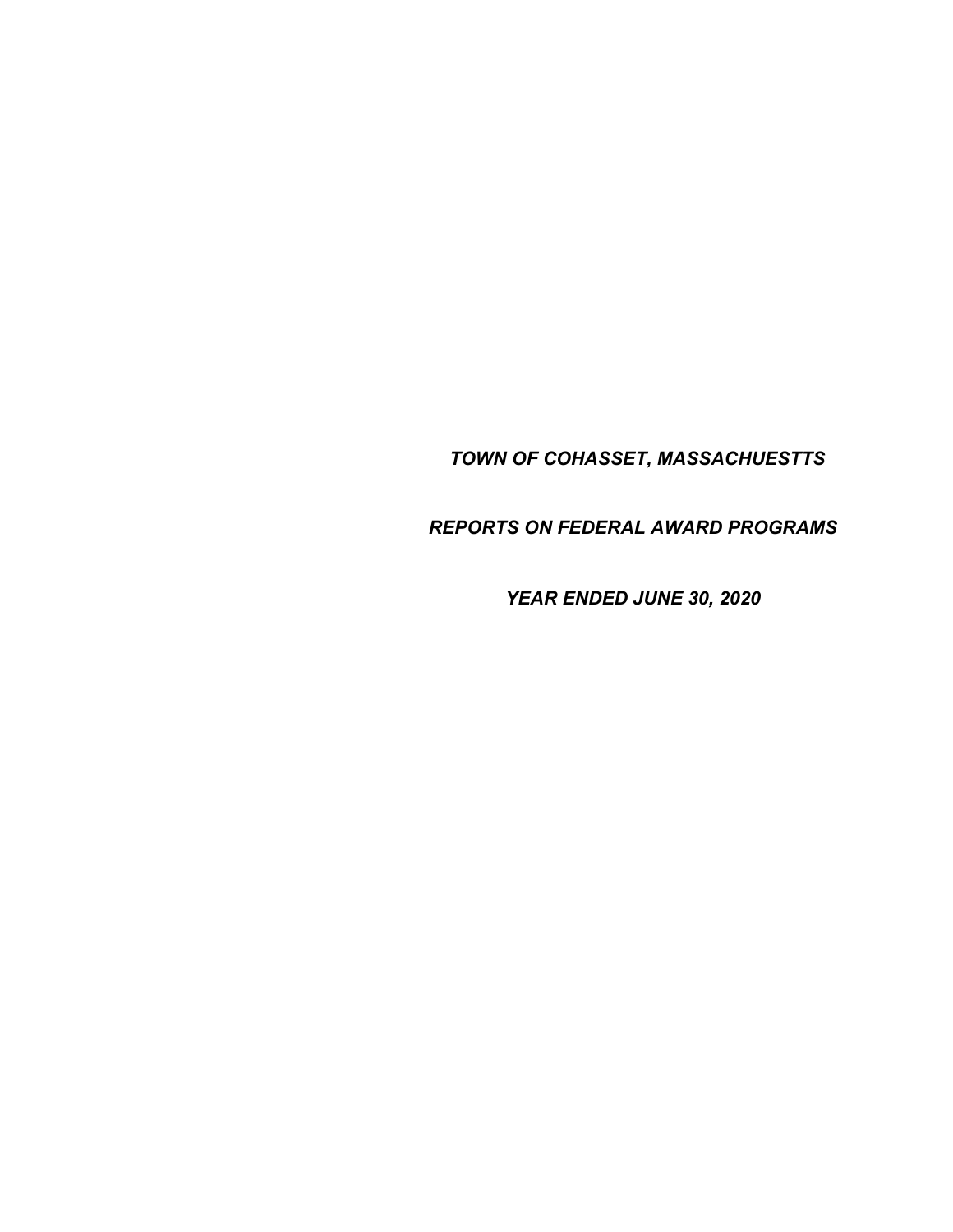# **TOWN OF COHASSET, MASSACHUSETTS**

# **REPORTS ON FEDERAL AWARD PROGRAMS**

# **YEAR ENDED JUNE 30, 2020**

# **TABLE OF CONTENTS**

# **Page**

| Report on internal control over financial reporting and on compliance and other matters based on an<br>audit of financial statements performed in accordance with Government Auditing Standards 1 |  |
|---------------------------------------------------------------------------------------------------------------------------------------------------------------------------------------------------|--|
| Report on compliance for each major federal program; report on internal control over compliance;<br>and report on schedule of expenditures of federal awards required by the Uniform Guidance3    |  |
|                                                                                                                                                                                                   |  |
|                                                                                                                                                                                                   |  |
|                                                                                                                                                                                                   |  |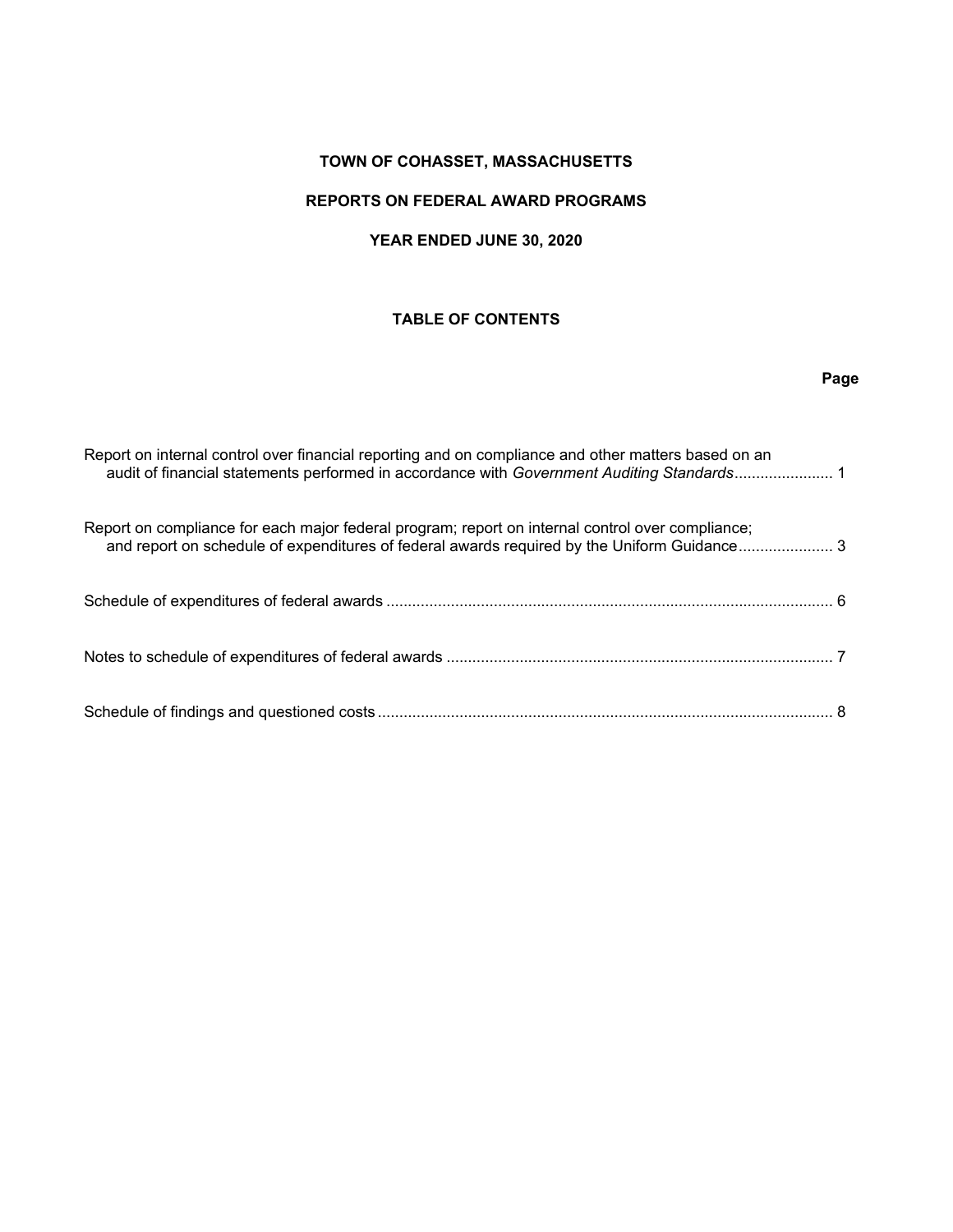Certified Publie Accountants

# **REPORT ON INTERNAL CONTROL OVER FINANCIAL REPORTING AND ON COMPLIANCE AND OTHER MATTERS BASED ON AN AUDIT OF FINANCIAL STATEMENTS PERFORMED IN ACCORDANCE WITH**  *GOVERNMENT AUDITING STANDARDS*

100 Quannapowitt Parkway Suite 101 Wakefield, MA 01880 T. 781-914-1700 F. 781-914-1701 www.powersandsullivan.com

## **Independent Auditor's Report**

To the Honorable Board of Selectmen Town of Cohasset, Massachusetts

We have audited, in accordance with the auditing standards generally accepted in the United States of America and the standards applicable to financial audits contained in *Government Auditing Standards* issued by the Comptroller General of the United States, the financial statements of the governmental activities, the businesstype activities, each major fund, and the aggregate remaining fund information of the Town of Cohasset, Massachusetts, as of and for the year ended June 30, 2020, and the related notes to the financial statements, which collectively comprise the Town of Cohasset, Massachusetts' basic financial statements, and have issued our report thereon dated February 9, 2021.

## **Internal Control Over Financial Reporting**

In planning and performing our audit of the financial statements, we considered the Town of Cohasset, Massachusetts' internal control over financial reporting (internal control) to determine the audit procedures that are appropriate in the circumstances for the purpose of expressing our opinions on the financial statements, but not for the purpose of expressing an opinion on the effectiveness of the Town of Cohasset, Massachusetts' internal control. Accordingly, we do not express an opinion on the effectiveness of the Town of Cohasset, Massachusetts' internal control.

A *deficiency in internal control* exists when the design or operation of a control does not allow management or employees, in the normal course of performing their assigned functions, to prevent, or detect and correct, misstatements on a timely basis. A *material weakness* is a deficiency, or a combination of deficiencies, in internal control, such that there is a reasonable possibility that a material misstatement of the entity's financial statements will not be prevented, or detected and corrected on a timely basis. A *significant deficiency* is a deficiency, or a combination of deficiencies, in internal control that is less severe than a material weakness, yet important enough to merit attention by those charged with governance.

Our consideration of internal control was for the limited purpose described in the first paragraph of this section and was not designed to identify all deficiencies in internal control that might be material weaknesses or significant deficiencies. Given these limitations, during our audit we did not identify any deficiencies in internal control that we consider to be material weaknesses. However, material weaknesses may exist that have not been identified.

#### **Compliance and Other Matters**

As part of obtaining reasonable assurance about whether the Town of Cohasset, Massachusetts' financial statements are free from material misstatement, we performed tests of its compliance with certain provisions of laws, regulations, contracts, and grant agreements, noncompliance with which could have a direct and material effect on the determination of financial statement amounts. However, providing an opinion on compliance with those provisions was not an objective of our audit, and accordingly, we do not express such an opinion. The results of our tests disclosed no instances of noncompliance or other matters that are required to be reported under *Government Auditing Standards.*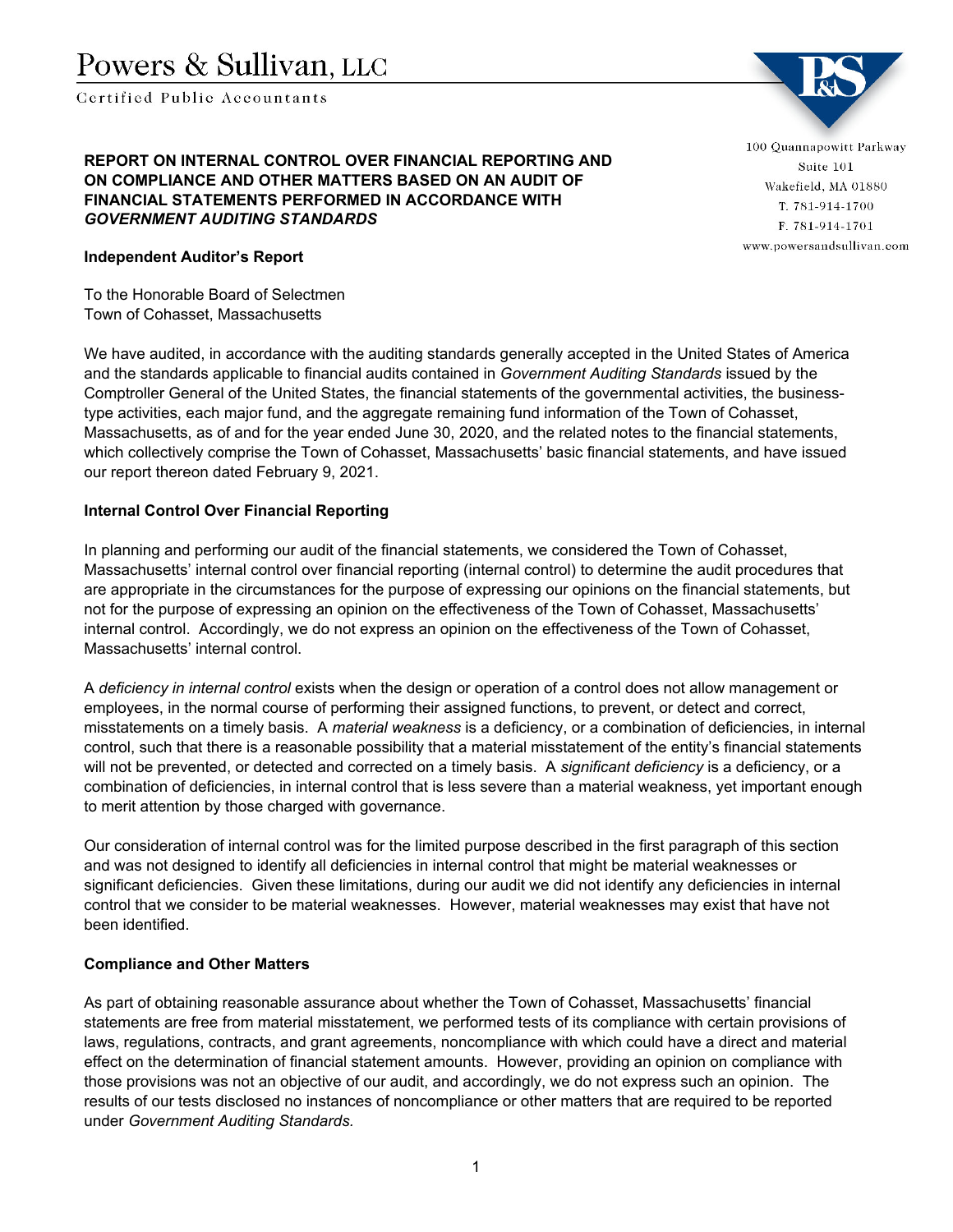### **Purpose of this Report**

The purpose of this report is solely to describe the scope of our testing of internal control and compliance and the results of that testing, and not to provide an opinion on the effectiveness of the entity's internal control or on compliance. This report is an integral part of an audit performed in accordance with *Government Auditing Standards* in considering the entity's internal control and compliance. Accordingly, this communication is not suitable for any other purpose.

Broen fille

February 19, 2021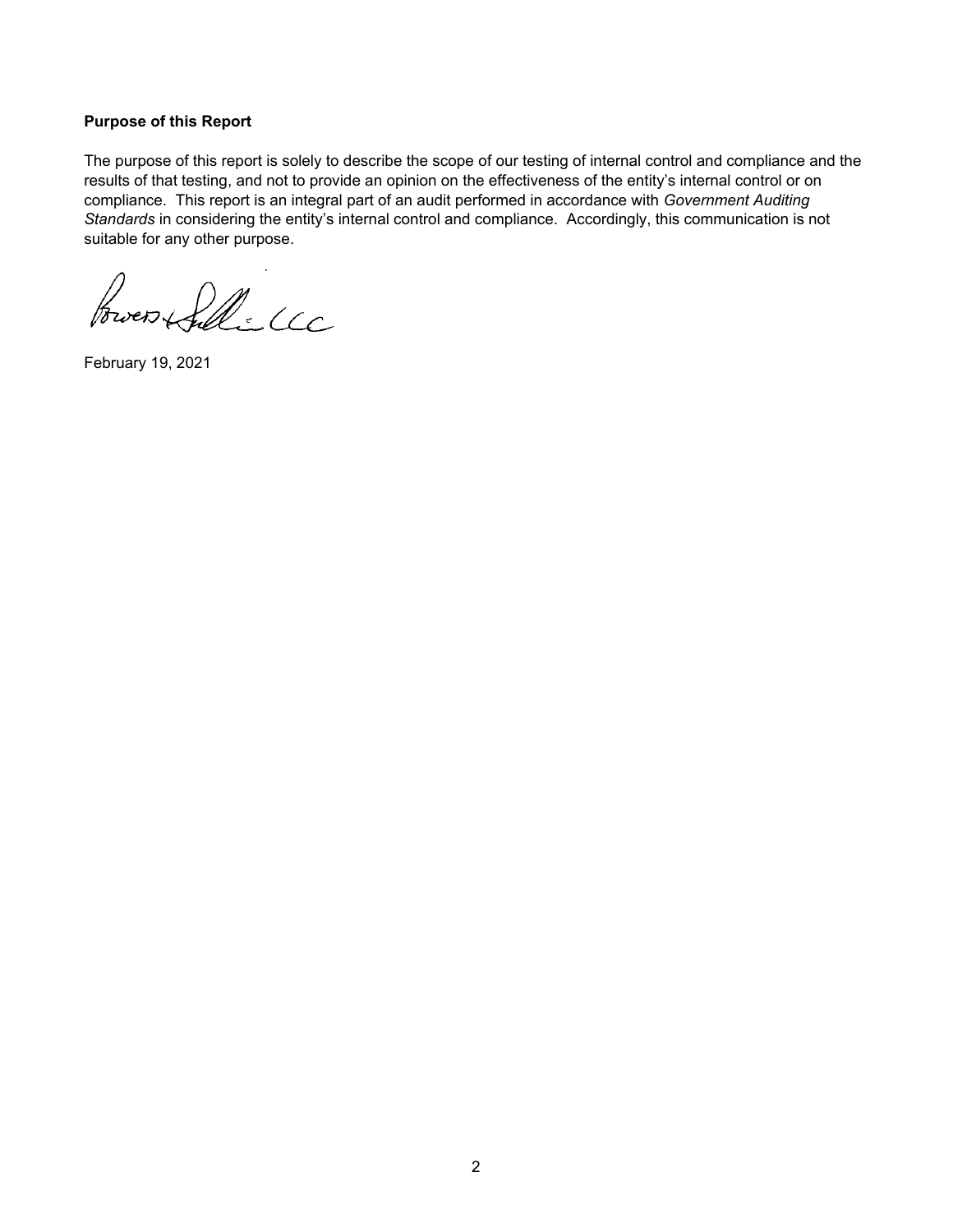Certified Public Accountants

100 Quannapowitt Parkway Suite 101 Wakefield, MA 01880 T. 781-914-1700 F. 781-914-1701 www.powersandsullivan.com

# **REPORT ON COMPLIANCE FOR EACH MAJOR FEDERAL PROGRAM; REPORT ON INTERNAL CONTROL OVER COMPLIANCE; AND REPORT ON SCHEDULE OF EXPENDITURES OF FEDERAL AWARDS REQUIRED BY THE UNIFORM GUIDANCE**

### **Independent Auditor's Report**

To the Honorable Board of Selectmen Town of Cohasset, Massachusetts

#### **Report on Compliance for Each Major Federal Program**

We have audited the Town of Cohasset, Massachusetts' compliance with the types of compliance requirements described in the *OMB Compliance Supplement* that could have a direct and material effect on each of the Town of Cohasset, Massachusetts' major federal programs for the year ended June 30, 2020. The Town of Cohasset, Massachusetts' major federal programs are identified in the summary of auditor's results section of the accompanying schedule of findings and questioned costs.

#### **Management's Responsibility**

Management is responsible for compliance with federal statutes, regulations, and the terms and conditions of its federal awards applicable to its federal programs.

## **Auditor's Responsibility**

Our responsibility is to express an opinion on compliance for each of the Town of Cohasset, Massachusetts' major federal programs based on our audit of the types of compliance requirements referred to above. We conducted our audit of compliance in accordance with auditing standards generally accepted in the United States of America; the standards applicable to financial audits contained in *Government Auditing Standards,* issued by the Comptroller General of the United States; and the audit requirements of Title 2 U.S. *Code of Federal Regulations* Part 200, *Uniform Administrative Requirements, Cost Principles, and Audit Requirements for Federal Awards* (Uniform Guidance). Those standards and the Uniform Guidance require that we plan and perform the audit to obtain reasonable assurance about whether noncompliance with the types of compliance requirements referred to above that could have a direct and material effect on a major federal program occurred. An audit includes examining, on a test basis, evidence about the Town of Cohasset, Massachusetts' compliance with those requirements and performing such other procedures as we considered necessary in the circumstances.

We believe that our audit provides a reasonable basis for our opinion on compliance for each major federal program. However, our audit does not provide a legal determination of the Town of Cohasset, Massachusetts' compliance.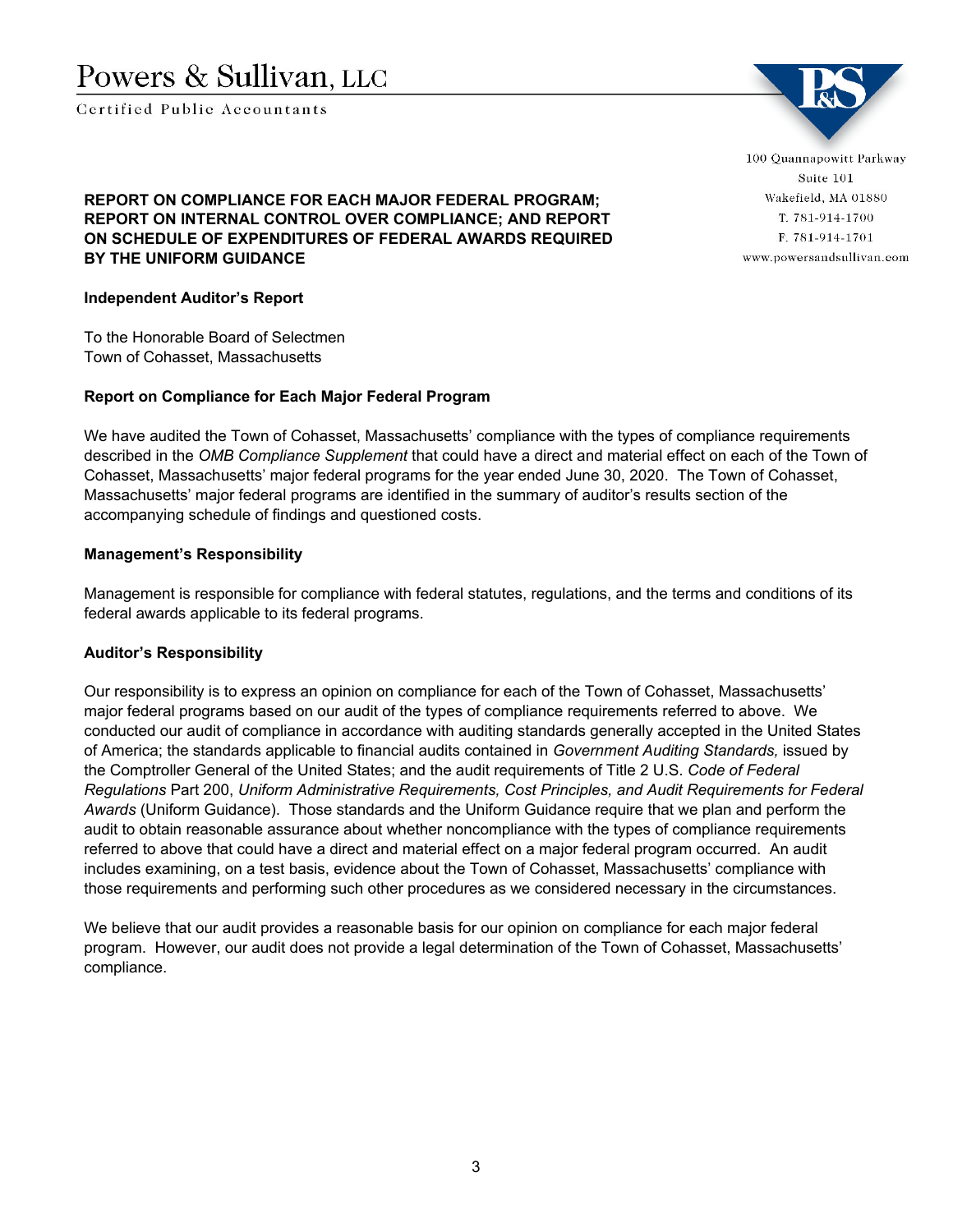## **Opinion on Each Major Federal Program**

In our opinion, the Town of Cohasset, Massachusetts complied, in all material respects, with the types of compliance requirements referred to above that could have a direct and material effect on each of its major federal programs for the year ended June 30, 2020.

## **Report on Internal Control Over Compliance**

Management of the Town of Cohasset, Massachusetts, is responsible for establishing and maintaining effective internal control over compliance with the types of compliance requirements referred to above. In planning and performing our audit of compliance, we considered the Town of Cohasset, Massachusetts' internal control over compliance with the types of requirements that could have a direct and material effect on each major federal program to determine the auditing procedures that are appropriate in the circumstances for the purpose of expressing an opinion on compliance for each major federal program and to test and report on internal control over compliance in accordance with the Uniform Guidance, but not for the purpose of expressing an opinion on the effectiveness of internal control over compliance. Accordingly, we do not express an opinion on the effectiveness of the Town of Cohasset, Massachusetts' internal control over compliance.

A *deficiency in internal control over compliance* exists when the design or operation of a control over compliance does not allow management or employees, in the normal course of performing their assigned functions, to prevent, or detect and correct, noncompliance with a type of compliance requirement of a federal program on a timely basis. A *material weakness in internal control over compliance* is a deficiency, or combination of deficiencies, in internal control over compliance, such that there is a reasonable possibility that material noncompliance with a type of compliance requirement of a federal program will not be prevented, or detected and corrected, on a timely basis. A *significant deficiency in internal control over compliance* is a deficiency, or a combination of deficiencies, in internal control over compliance with a type of compliance requirement of a federal program that is less severe than a material weakness in internal control over compliance, yet important enough to merit attention by those charged with governance.

Our consideration of internal control over compliance was for the limited purpose described in the first paragraph of this section and was not designed to identify all deficiencies in internal control over compliance that might be material weaknesses or significant deficiencies. We did not identify any deficiencies in internal control over compliance that we consider to be material weaknesses. However, material weaknesses may exist that have not been identified.

The purpose of this report on internal control over compliance is solely to describe the scope of our testing of internal control over compliance and the results of that testing based on the requirements of Uniform Guidance. Accordingly, this report is not suitable for any other purpose.

## **Report on Schedule of Expenditures of Federal Awards Required by the Uniform Guidance**

We have audited the financial statements of the governmental activities, the business-type activities, each major fund, and the aggregate remaining fund information of the Town of Cohasset, Massachusetts, as of and for the year ended June 30, 2020, and the related notes to the financial statements, which collectively comprise the Town of Cohasset, Massachusetts' basic financial statements. We issued our report thereon dated February 9, 2021, which contained unmodified opinions on those financial statements. Our audit was conducted for the purpose of forming opinions on the financial statements that collectively comprise the basic financial statements. The accompanying schedule of expenditures of federal awards is presented for purposes of additional analysis as required by the Uniform Guidance and is not a required part of the basic financial statements. Such information is the responsibility of management and was derived from and relates directly to the underlying accounting and other records used to prepare the basic financial statements. The information has been subjected to the auditing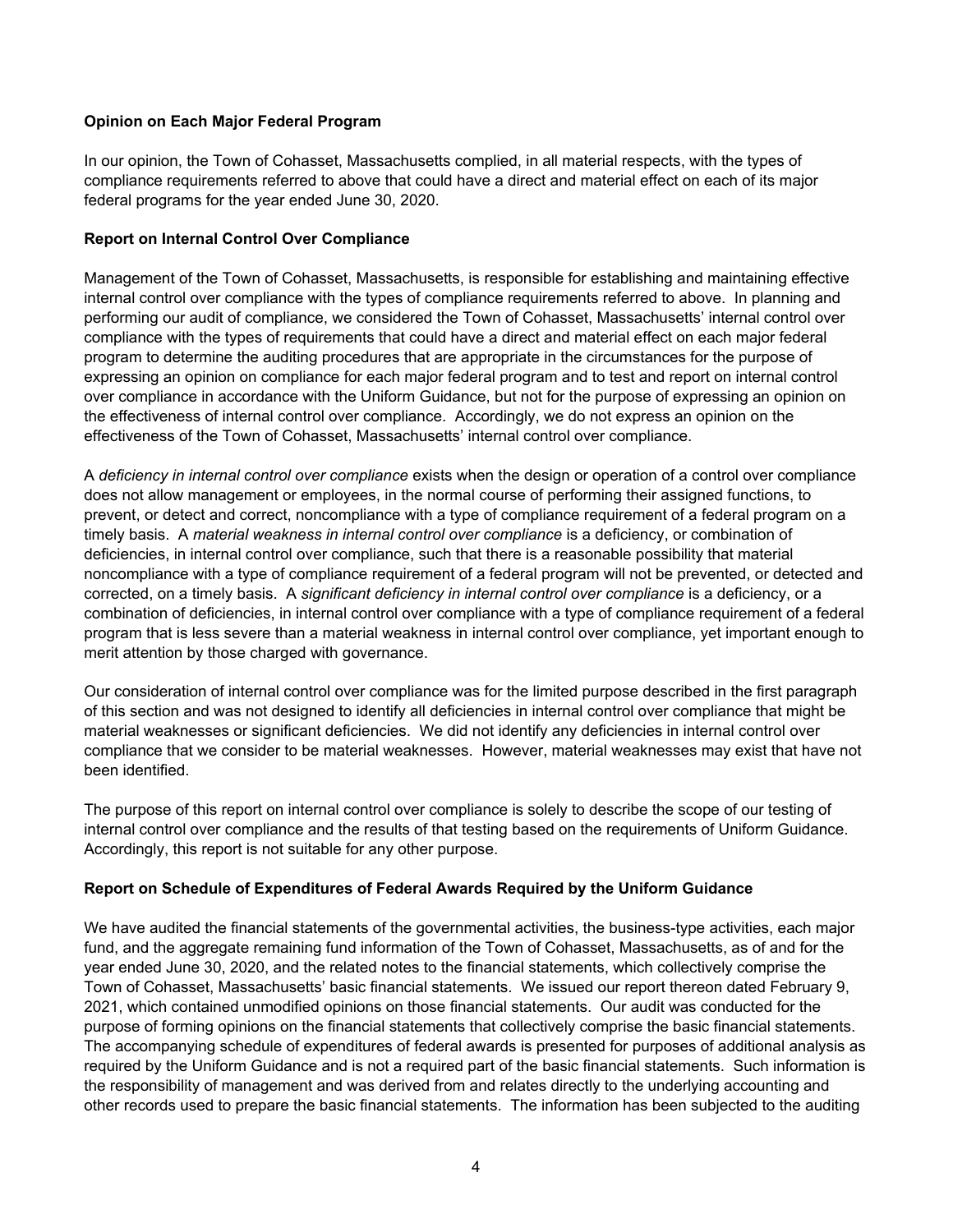procedures applied in the audit of the financial statements and certain additional procedures, including comparing and reconciling such information directly to the underlying accounting and other records used to prepare the basic financial statements or to the basic financial statements themselves, and other additional procedures in accordance with auditing standards generally accepted in the United States of America. In our opinion, the schedule of expenditures of federal awards is fairly stated in all material respects in relation to the basic financial statements as a whole.

Power Silli CCC

February 19, 2021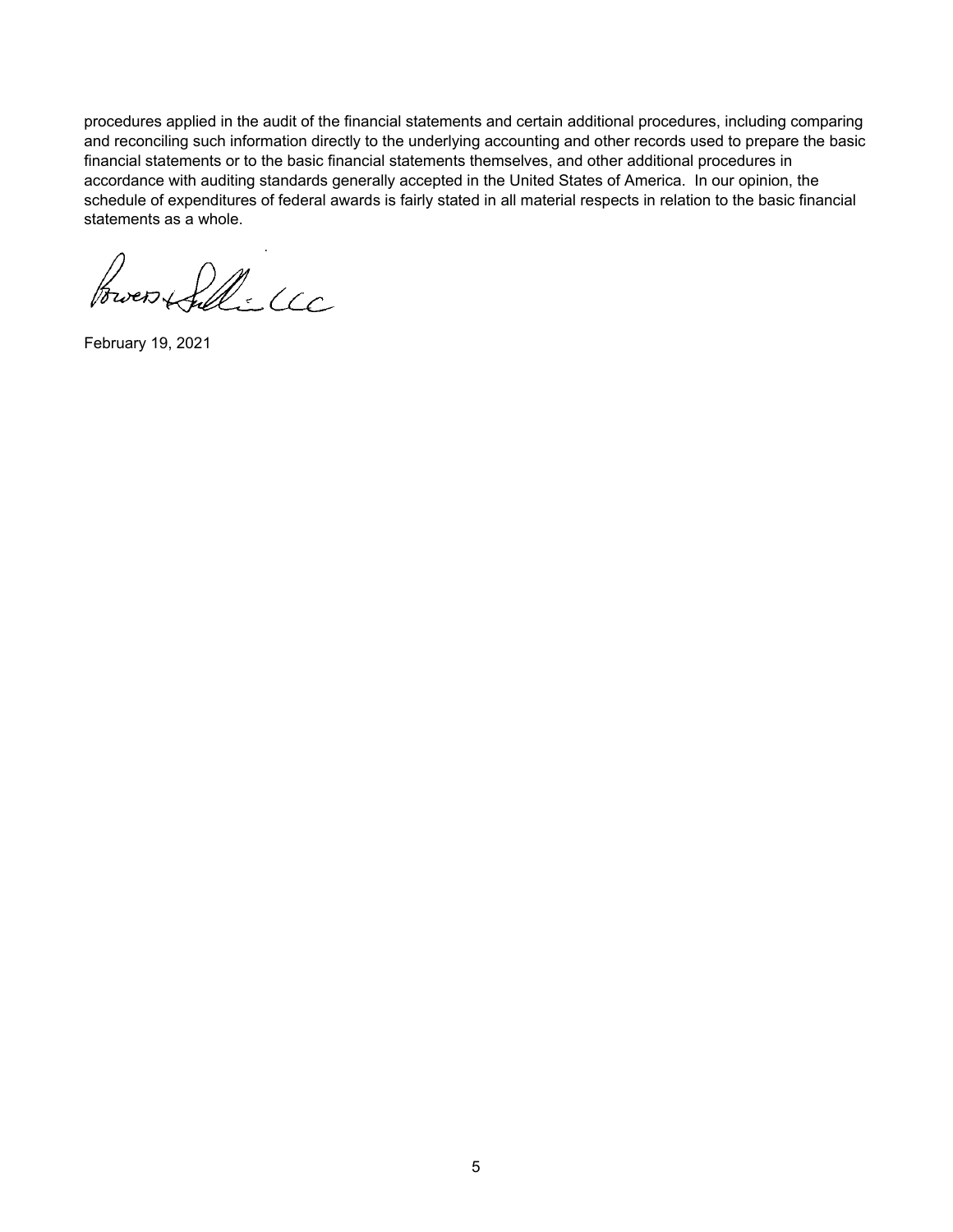| <b>SCHEDULE OF EXPENDITURES OF FEDERAL AWARDS</b> |  |  |  |  |  |  |  |
|---------------------------------------------------|--|--|--|--|--|--|--|
|---------------------------------------------------|--|--|--|--|--|--|--|

FOR THE YEAR ENDED JUNE 30, 2020

|                                                                                                                             | Federal<br><b>CFDA</b> | Pass-Through<br>Entity Identifying             | Amount Passed<br>Through to |                    |
|-----------------------------------------------------------------------------------------------------------------------------|------------------------|------------------------------------------------|-----------------------------|--------------------|
| Federal Grantor/Pass-Through Grantor/Program or Cluster Title                                                               | Number                 | Number                                         | Sub-Recipients              | Expenditures       |
| <b>CHILD NUTRITION CLUSTER:</b><br>U.S. DEPARTMENT OF AGRICULTURE:<br>Passed through Massachusetts Department of Elementary |                        |                                                |                             |                    |
| and Secondary Education:                                                                                                    |                        |                                                |                             |                    |
| Non-Cash Assistance (Commodities):                                                                                          | 10.555                 | 11-065                                         | \$<br>- \$                  | 20,375             |
| Cash Assistance:                                                                                                            |                        |                                                |                             |                    |
|                                                                                                                             | 10.555                 | 11-065                                         |                             | 41,527             |
|                                                                                                                             | 10.555                 | 11-065                                         |                             | 732                |
|                                                                                                                             |                        |                                                |                             | 62.634             |
| Cash Assistance:                                                                                                            |                        |                                                |                             |                    |
|                                                                                                                             | 10.553                 | 11-065                                         |                             | 2,809              |
|                                                                                                                             | 10.553                 | 11-065                                         |                             | 462                |
|                                                                                                                             |                        |                                                |                             | 3.271              |
|                                                                                                                             |                        |                                                |                             | 65,905             |
| <b>SPECIAL EDUCATION CLUSTER:</b>                                                                                           |                        |                                                |                             |                    |
| U.S. DEPARTMENT OF EDUCATION:                                                                                               |                        |                                                |                             |                    |
| Passed through Massachusetts Department of Elementary                                                                       |                        |                                                |                             |                    |
| and Secondary Education:                                                                                                    |                        |                                                |                             |                    |
|                                                                                                                             | 84.027                 | 240-292203-2020-0065                           |                             | 320.049            |
| Passed through Massachusetts Department of Early Education and Care:                                                        |                        |                                                |                             |                    |
|                                                                                                                             | 84.173                 | 262-292204-2020-0065                           |                             | 9.800              |
|                                                                                                                             |                        |                                                | $\sim$                      | 329,849            |
| <b>OTHER PROGRAMS:</b>                                                                                                      |                        |                                                |                             |                    |
| U.S. DEPARTMENT OF HEALTH AND HUMAN SERVICES                                                                                |                        |                                                |                             |                    |
| Direct Program:                                                                                                             |                        |                                                |                             |                    |
|                                                                                                                             | 93.276                 | Not Applicable                                 |                             | 134.482            |
| <b>PASS-THROUGH PROGRAMS:</b>                                                                                               |                        |                                                |                             |                    |
| U.S. DEPARTMENT OF TREASURY:                                                                                                |                        |                                                |                             |                    |
| Passed through Executive Office of Administration and Finance:                                                              |                        |                                                |                             |                    |
|                                                                                                                             | 21.019                 | COVID19 065                                    |                             | 6.229              |
|                                                                                                                             | 21.019                 | <b>COVID19 065</b>                             |                             | 211,181<br>217,410 |
|                                                                                                                             |                        |                                                |                             |                    |
| U.S. DEPARTMENT OF EDUCATION:                                                                                               |                        |                                                |                             |                    |
| Passed through Massachusetts Department of Elementary                                                                       |                        |                                                |                             |                    |
| and Secondary Education:                                                                                                    |                        |                                                |                             |                    |
|                                                                                                                             | 84.010                 | 305-302333-2020-0065                           |                             | 46.203             |
|                                                                                                                             | 84.184<br>84.367       | FY19 SAFER SCHOOLS QT2<br>140-302335-2020-0065 |                             | 34.670<br>13,750   |
|                                                                                                                             | 84.424                 | 309-302336-2020-0065                           |                             | 10,816             |
|                                                                                                                             |                        |                                                |                             |                    |
|                                                                                                                             |                        |                                                |                             | 105,439            |
| U.S. DEPARTMENT OF HOMELAND SECURITY:                                                                                       |                        |                                                |                             |                    |
| Passed through Massachusetts Emergency Management Agency:                                                                   |                        |                                                |                             |                    |
| Staffing for Adequate Fire and Emergency Response (SAFER)                                                                   | 97.083                 | 2020 SAFE GRANT                                |                             | 123.070            |
|                                                                                                                             | 97.042                 | EMPG19 - COHASSET                              |                             | 2,900<br>125.970   |
|                                                                                                                             |                        |                                                |                             |                    |
|                                                                                                                             |                        |                                                | S<br>- \$                   | 979,055            |

See notes to Schedule of Expenditures of Federal Awards.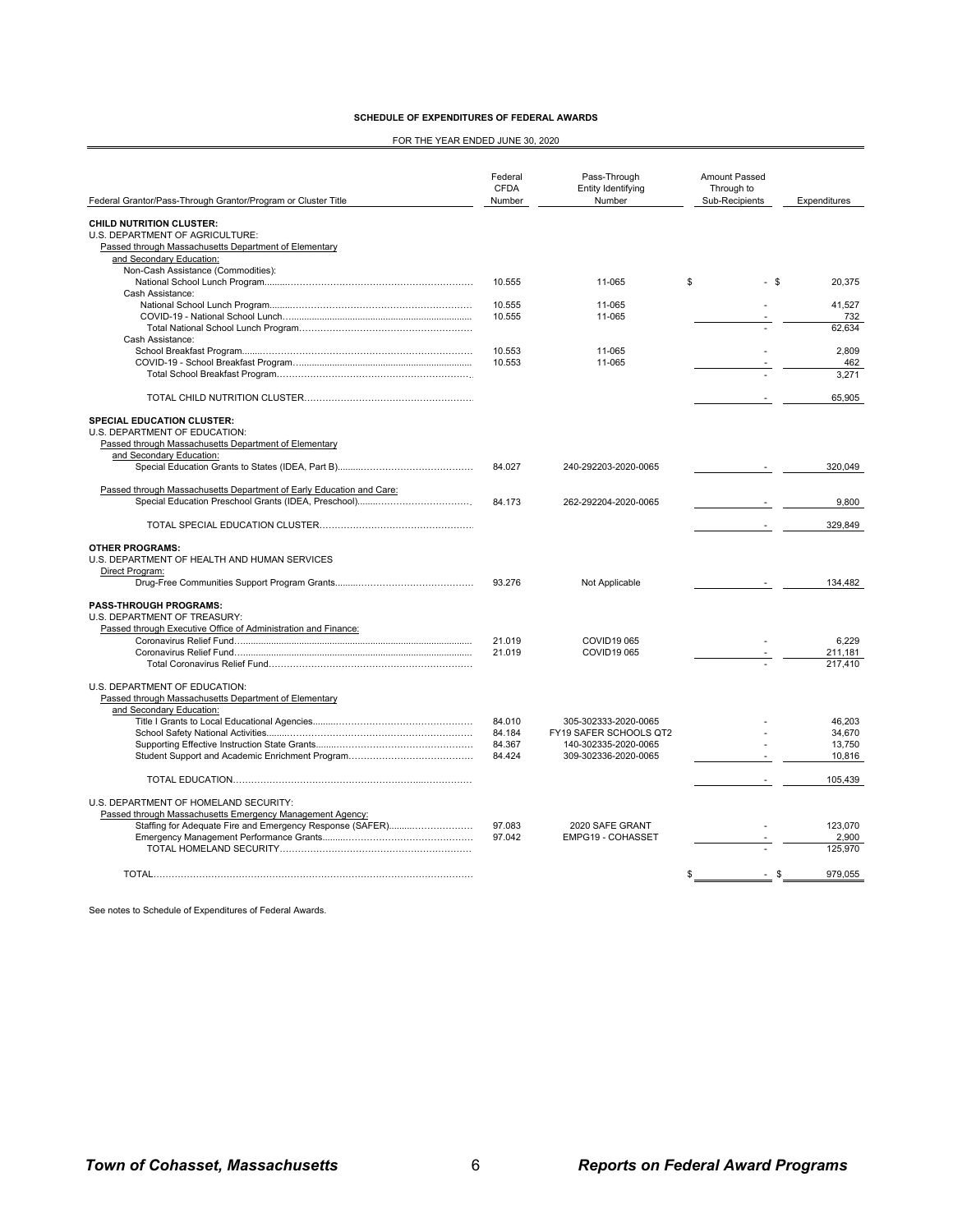# **Note 1 – Basis of Presentation**

The accompanying Schedule of Expenditures of Federal Awards (Schedule) includes the federal award activity of the Town of Cohasset, Massachusetts under programs of the federal government for the year ended June 30, 2020. The information in this Schedule is presented in accordance with the requirements of Title 2 U.S *Code of Federal Regulations* Part 200, *Uniform Administrative Requirements, Cost Principals, and Audit Requirements for Federal Awards* (Uniform Guidance). Because the Schedule presents only a selected portion of the operations of the Town of Cohasset, Massachusetts, it is not intended to and does not present the financial position, changes in net position, or cash flows of the Town of Cohasset, Massachusetts.

# **Note 2 – Summary of Significant Accounting Policies**

The accounting and reporting policies of the Town of Cohasset, Massachusetts are set forth below:

- (a) Basis of Accounting The accompanying Schedule of Expenditures of Federal Awards is presented on the modified accrual basis of accounting. Accordingly, expenditures are recognized when the liability is incurred. Such expenditures are recognized following the cost principles contained in the Uniform Guidance, wherein certain types of expenditures are not allowable or are limited as to reimbursement.
- (b) Cash Assistance National School Lunch Program and School Breakfast Program Program expenditures represent federal reimbursement for meals provided during the year.
- (c) Non-Cash Assistance (Commodities) National School Lunch Program Program expenditures represent the value of donated foods received during the year.
- (d) COVID-19 funded disaster grants have been recorded the year the expenses were incurred. Other disaster grants have been recorded the year the grant was approved.
- (e) The Town of Cohasset, Massachusetts has not elected to use the 10-percent de minimis indirect cost rate as allowed under the Uniform Guidance.